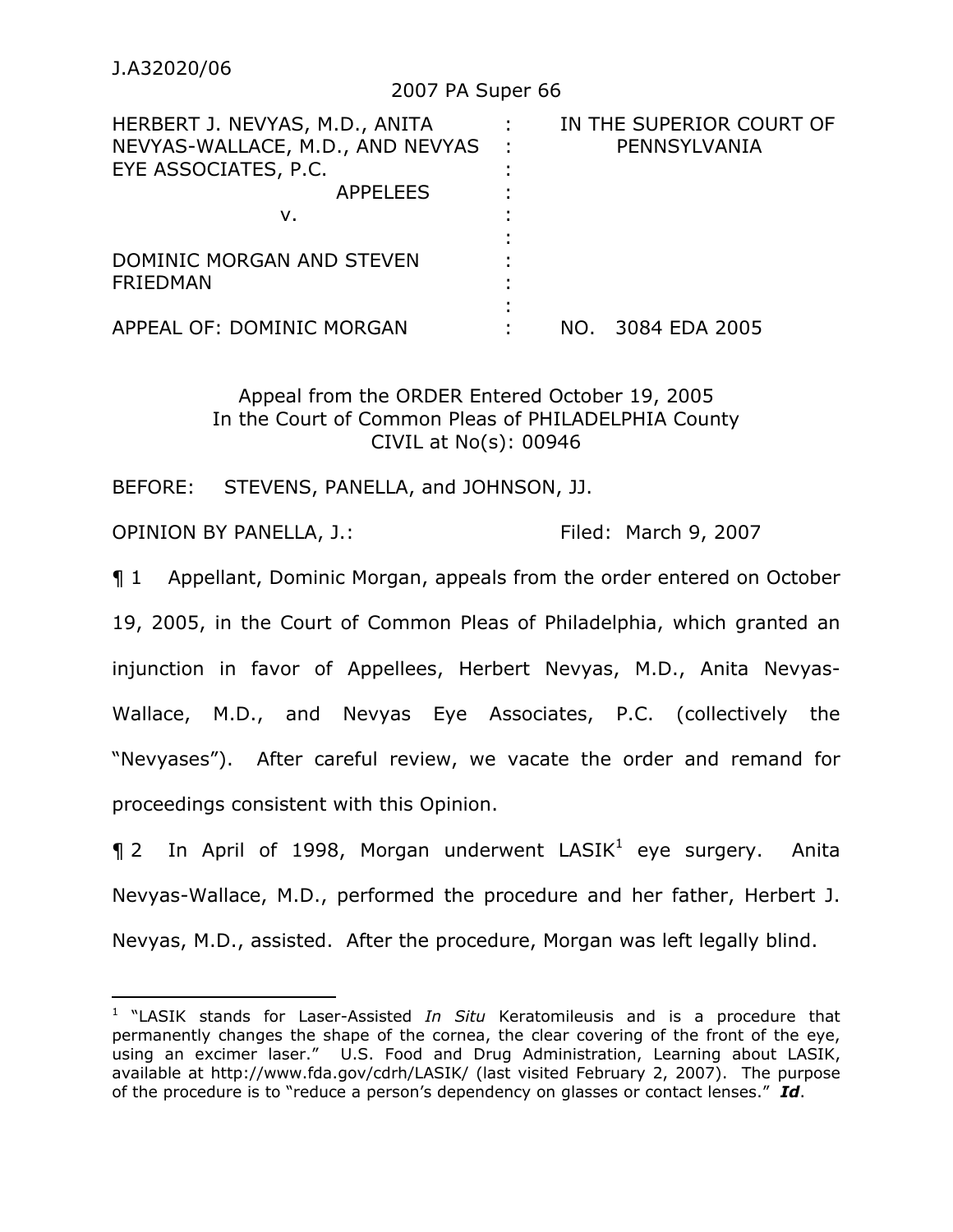¶ 3 In April of 2000, Morgan, represented by Steven Friedman, Esquire, instituted a medical malpractice action against the Nevyases and their professional practice, Nevyas Eye Associates, P.C.

¶ 4 Thereafter, in 2002, in an effort to warn others of the possible dangers of LASIK eye surgery, Morgan created a website with the domain name "www.lasiksucks4u.com." On his website, Morgan, among other things, documented his LASIK experience. Morgan also included statements about the Nevyases on his website that were critical of their skills and expertise. For instance, Morgan wrote that the Nevyases are "ruthless, uncaring and greedy" people and that they "ruined" his life. N.T., 7/26/05, at 6. Morgan also wrote that the Nevyases failed to fully inform him of the risks associated with the procedure and included several defamatory statements.

¶ 5 In June 2003, Morgan's medical malpractice action proceeded to arbitration where the parties entered into a high/low agreement. The arbitrator ruled against Morgan; therefore, the Nevyases paid Morgan the "low" amount of  $$100,000.00.<sup>2</sup>$ 

¶ 6 In 2003, the Nevyases learned of Morgan's website and their attorney, Leon W. Silverman, Esquire, sent, on July 30, 2003, Morgan a cease and desist letter. The letter informed Morgan that if he failed to take the comments concerning the Nevyases off the website they would seek

entilative modes and the modes of the matter of the matter of the costs. After deducting attorney's fees and costs, Morgan received \$33,900.00.

<sup>2</sup>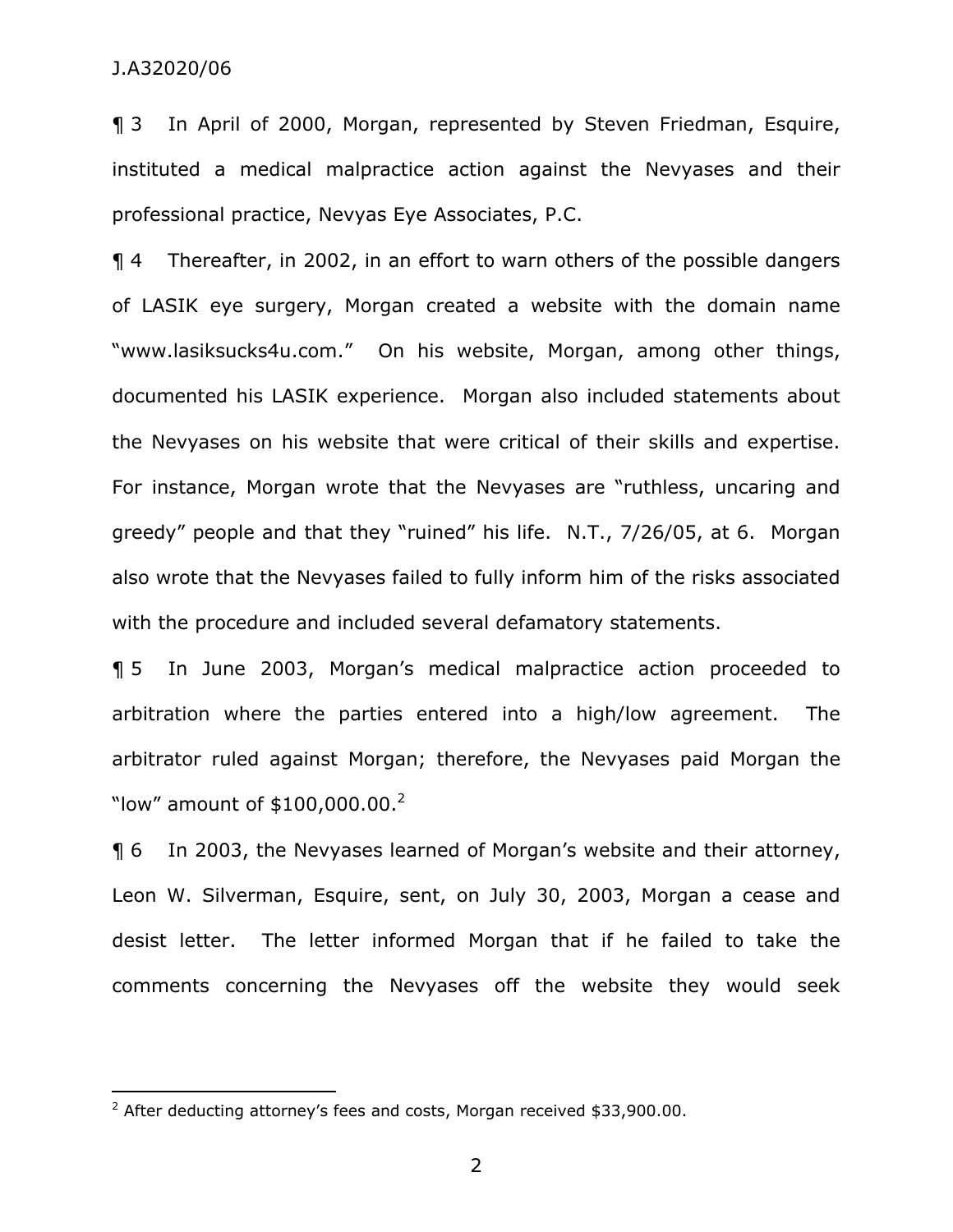injunctive relief from the court. The Nevyases' counsel also sent a letter to Yahoo! Inc., the company that hosted Morgan's website.

¶ 7 Morgan interpreted the letter to mean that the Nevyases wanted his website shut down. Furthermore, he "felt threatened," but was not "about to give up [his] right[] [of] free speech." *Id*., at 68. Morgan wrote to Attorney Silverman on August 1, 2003, noting that he "conformed to your request insofar as to remove any stated libelous reference to the Nevyas and their practice only[.]" *Id*. Morgan further wrote in the letter that he would

> not remove the website in its entirety and will be updating this site or others with facts of my care, treatment, history, all of the legal issues pertaining to my case and all necessary documentation substantiating those facts within the legal guidelines as allowed by the law and the First Amendment which grants me freedom of speech[.]

Id., at 68-69. Thereafter, Morgan edited the content of his website to "accommodate" the Nevyases demands so that he "could not get sued." Id., at 69. Despite the changes Morgan made to the website, Yahoo!, at the Nevyases' counsel's behest, shut the website down on August 7, 2003, which prompted Morgan to switch to another internet service provider to host his website. Subsequent thereto, Morgan put his website, "www.lasiksucks4u.com," back online and the site contained references about the Nevyases.

¶ 8 On November 7, 2003, the Nevyases instituted a civil action against Morgan by filing a complaint which contained counts for defamation, breach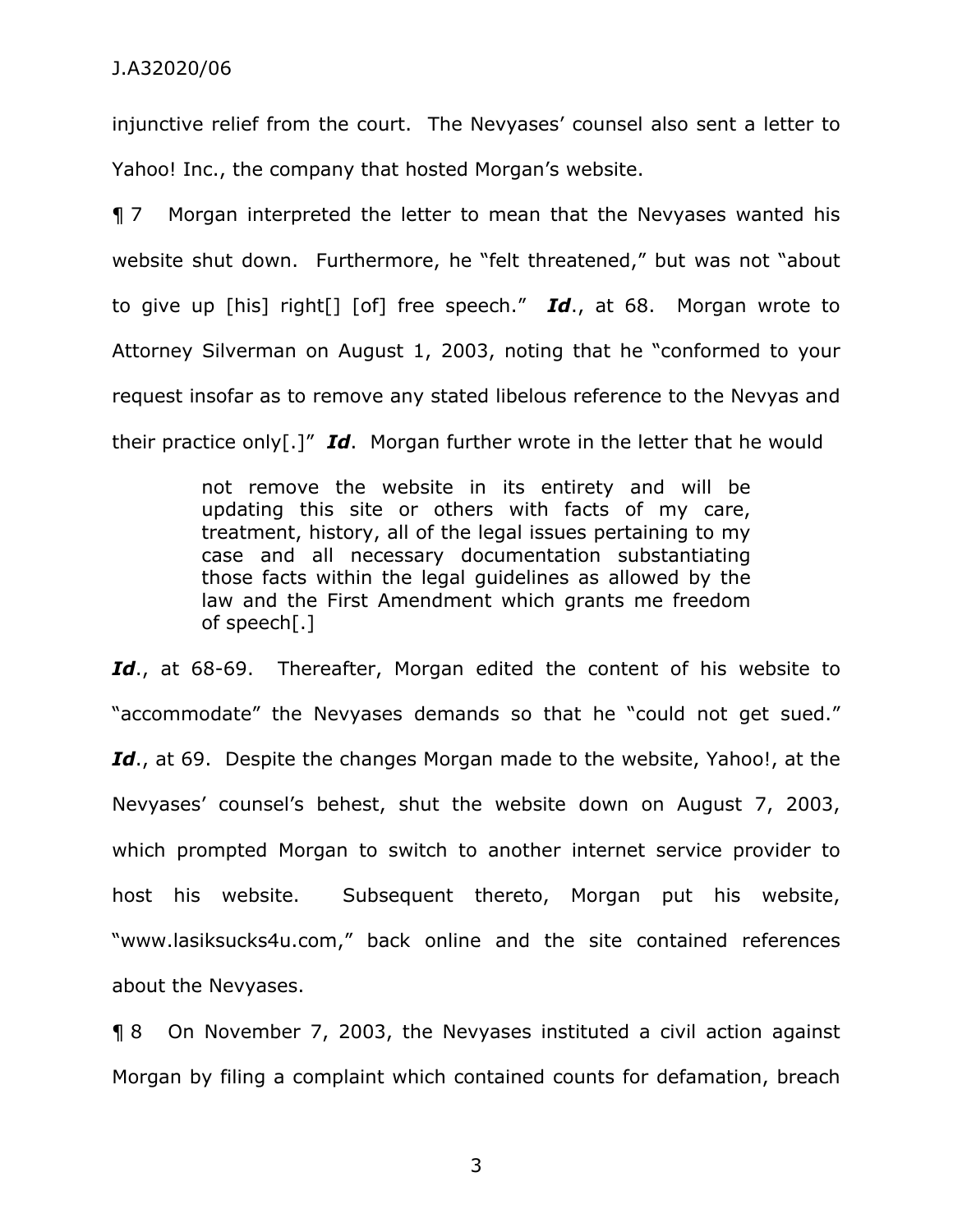of contract, and specific performance. On November 10, 2003, the Nevyases filed a petition for a temporary restraining order and preliminary injunction, which were denied on November 18, 2003. On December 3, 2003, the Nevyases filed an amended complaint and, on December 8, 2003, Morgan filed an answer with new matter and a counterclaim. In his answer, Morgan raised his constitutional right to free speech as a defense. On June 7, 2004, after reinstating their amended complaint, the Nevyases joined Attorney Friedman as an additional defendant in a second amended complaint, alleging defamation based on letters he wrote to the U.S. Food and Drug Administration that Morgan posted on his website. On January 10, 2005, Morgan filed a motion to proceed *in forma pauperis*, which the trial court granted on February 16, 2005.

¶ 9 On July 26, 2005, the case proceeded to a non-jury trial limited to count III of the second amended complaint, the count for specific performance. Count III was described at trial as follows:

> Plaintiff's [sic] and Morgan entered into a contract whereby defendant agreed to remove any and all references to plaintiff's [sic] and their medical practice from the website and plaintiff agreed not to file a defamation lawsuit against Morgan. Defendant … has willfully breached the contract by reconstructing the ... [www.lasiksucks4u.com] website replete with references to plaintiff's and their medical practice.

> [P]laintiff [sic] has suffered and continues to suffer damages due to defendant's breach of contract and has no adequate remedy at all. Therefore, plaintiffs demand that judgment in their favor against Morgan granting temporary and permanent relief in their favor against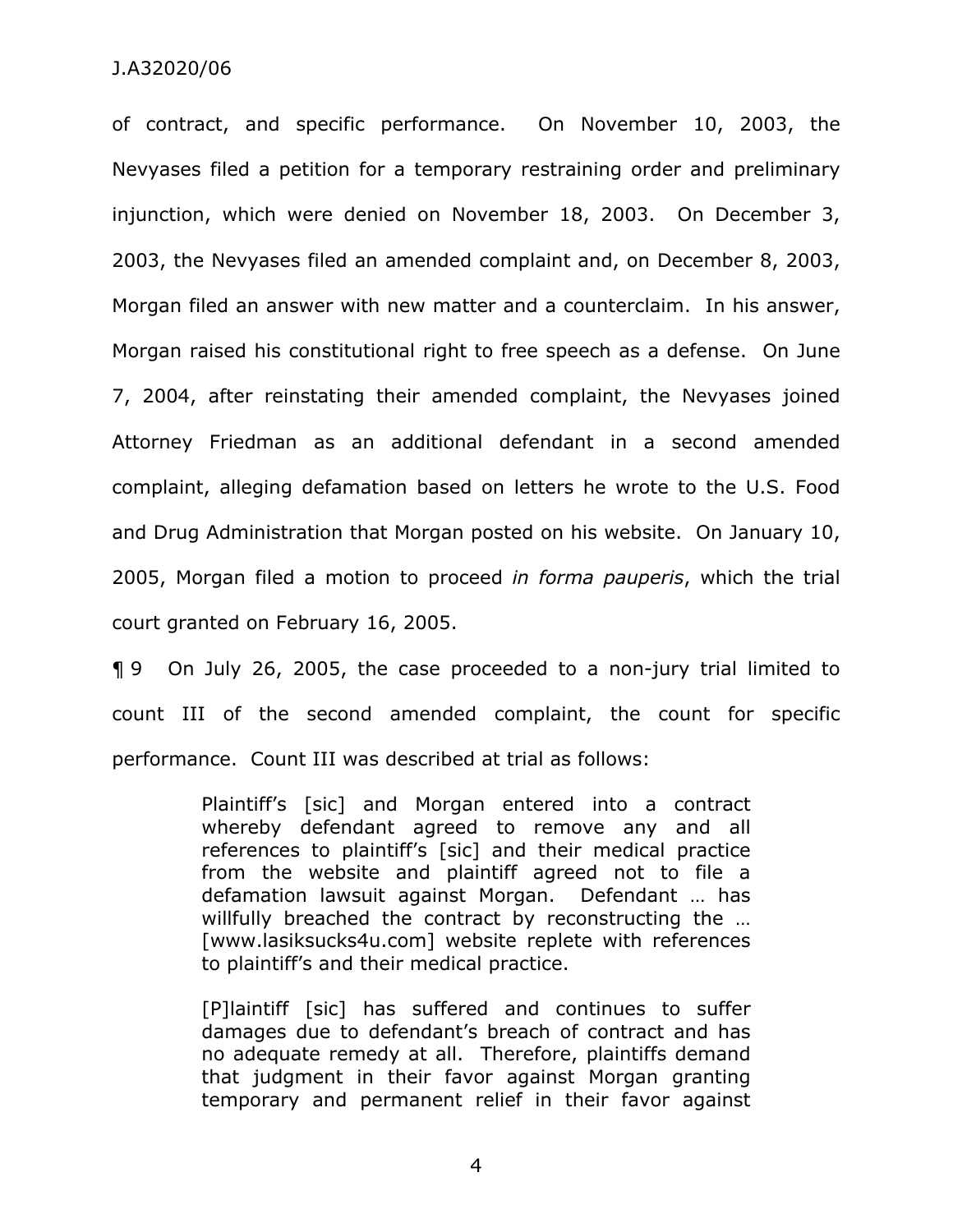Morgan compelling specific performance of the defendants to honor the existing contract to remove any and all references to the plaintiffs and their medical practice, to desist from defaming the plaintiffs and compelling the defendants, remove the defamatory material from the www.lasiksucks4u.com website. Plaintiff's have no adequate remedy at law.

Id., at 35-36. At trial, Morgan was represented by Attorney Friedman.

¶ 10 At trial, the Nevyases read portions of Morgan's deposition transcript into the record. Specifically, Morgan testified at his deposition that he removed the references to the Nevyases after he received the July 30, 2003 letter "so that [his] website would not get shutdown" and to avoid being sued. *Id*., at 37.

¶ 11 The Nevyases also read portions of Attorney Friedman's deposition into the record. At his deposition, Attorney Friedman testified that he "suggested" that Morgan revise his website to avoid a lawsuit. *Id*., at 39. The Nevyases asked Attorney Friedman what his understanding of the agreement the parties purportedly reached in 2003. The Nevyases noted that they construed the agreement as Morgan "was to make the changes to the website, remove the defamatory material and [they] agreed not to sue[.]" *Id*., at 41. Attorney Friedman testified that he did not "think that there was an agreement on that." *Id*. Attorney Friedman testified that the changes to the website were made "[o]n the basis the way the website was after Morgan made his changes in July or August of 2003 you were not going to sue." *Id*., at 42.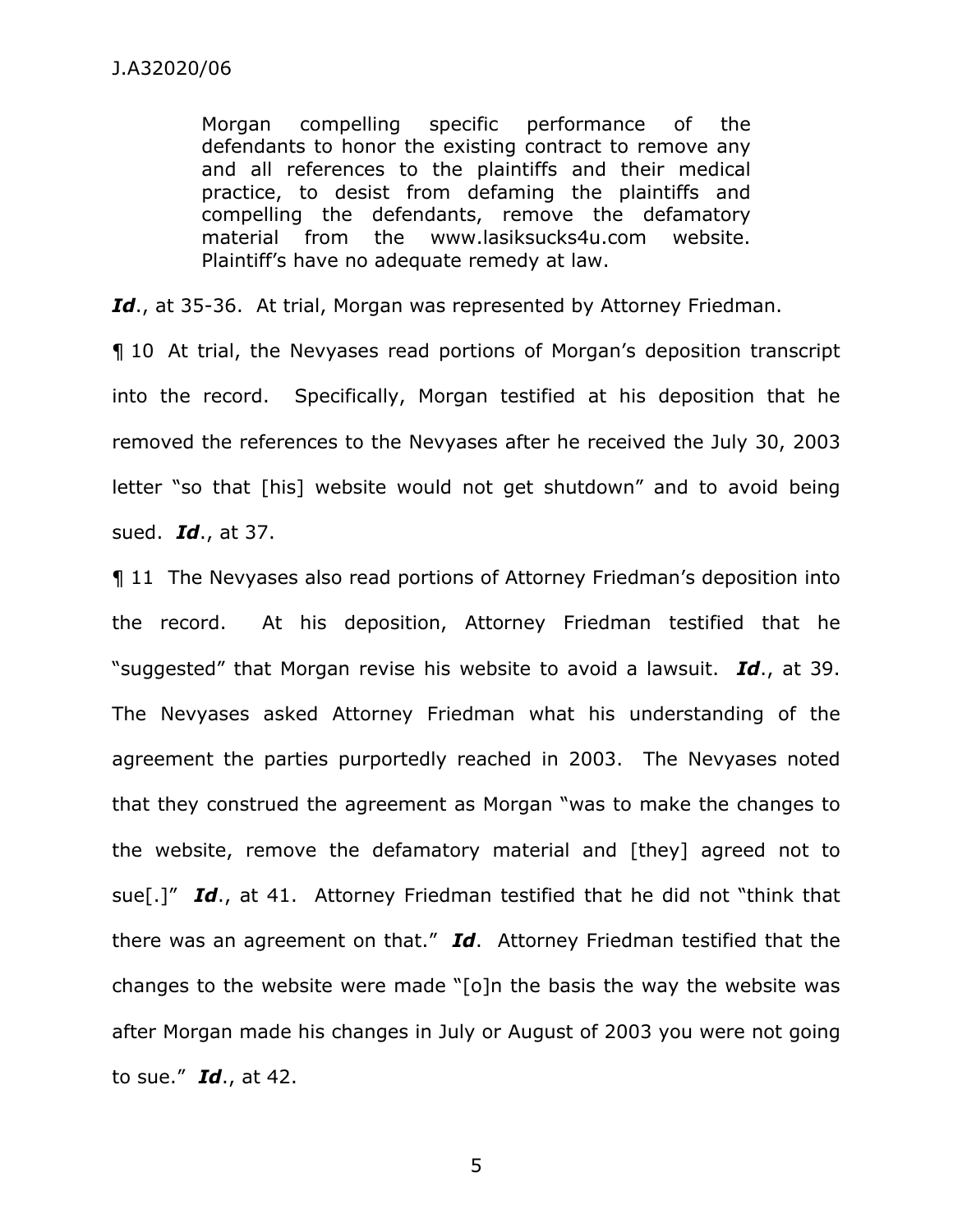¶ 12 Herbert Nevyas, M.D., also testified at trial. Dr. Nevyas testified, in pertinent part, that he agreed in July of 2003 not to sue Morgan if the statements concerning him, his daughter, and their medical practice were removed.

¶ 13 Morgan testified that while he revised his website "to remove any stated libelous reference to the Nevyas[es] and their practice," he specifically let them know, by letter, that he would continue to update his website "as allowed by the law and the First Amendment…." *Id*., at 68-69. Morgan also testified that he never promised to not mention the Nevyases or their medical practice in the future. Morgan also testified that in response to the July 30, 2003 letter he "put the website back to its original state which had no mention of the Nevyas[es]' name." *Id*., at 74.

¶ 14 The trial court found that Morgan and the Nevyases entered into an agreement in that "the parties had agreed that in exchange for the Nevyas[es]' agreement to refrain from filing a lawsuit against Morgan for Defamation, Morgan would remove all defamatory statements from the site and refrain from doing so in the future." Trial Court Opinion, 4/25/06, at 3. In fact, the trial court entered an order that forbids Morgan from mentioning the Nevyases at all. *See* Order, 10/19/05. *See also* N.T., Trial, 7/26/05, at 85-86. This timely appeal followed.

¶ 15 On appeal, Morgan raises the following issues for our review:

1. Did Morgan's alteration of his website in response to the Nevyases' threat to sue him for defamation,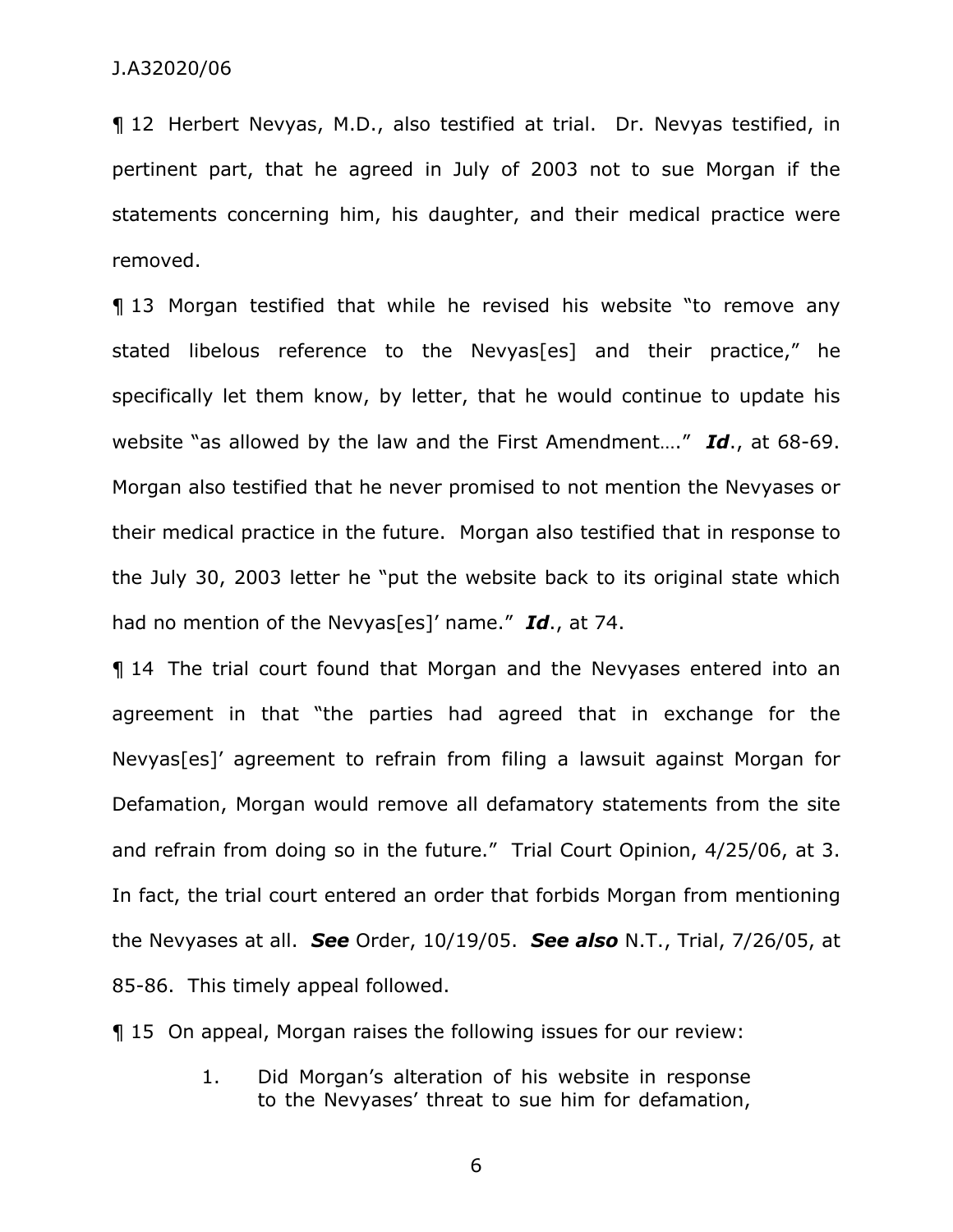coupled with the exchange of correspondence about that threat and his response, constitute an agreement by Morgan never to mention the Nevyas name on any Internet web site?

… 2. May a court find a waiver of the First Amendment right to criticize a doctor who has allegedly botched a surgery, without clear and unmistakable evidence that the defendant knowingly and willingly waived his free speech rights?

…

- 3. Does the injunction entered below constitute an impermissible prior restraint that exceeds the scope of the purported contract, as read pursuant to the rule that a purported waiver of First Amendment rights must be narrowly construed?
- … 4. Did the court below abuse its discretion and effectively deprive defendant of his counsel by telling defendant's lawyer, Steven Friedman, that if defendant refrained from appealing the injunction, the court would dismiss plaintiffs' complaint against the lawyer?

…

Appellant's Brief, at 2-3.

¶ 16 Before we proceed to the merits of this appeal we must first address the Nevyases' motion to quash Morgan's appeal. The Nevyases maintain that the appeal must be quashed as Morgan failed to file a motion for posttrial relief pursuant to Pa.R.C.P., Rule 227.1, 42 PA.CONS.STAT.ANN., and due to the trial court's revocation of Morgan's *in forma pauperis* status.

¶ 17 Morgan appeals from the trial court's order that enjoins him from mentioning the Nevyases on any web sites. The trial court's order is not a final order; the order effectively resolved the counts against Morgan, but claims against Friedman and Morgan's counterclaim remain to be decided.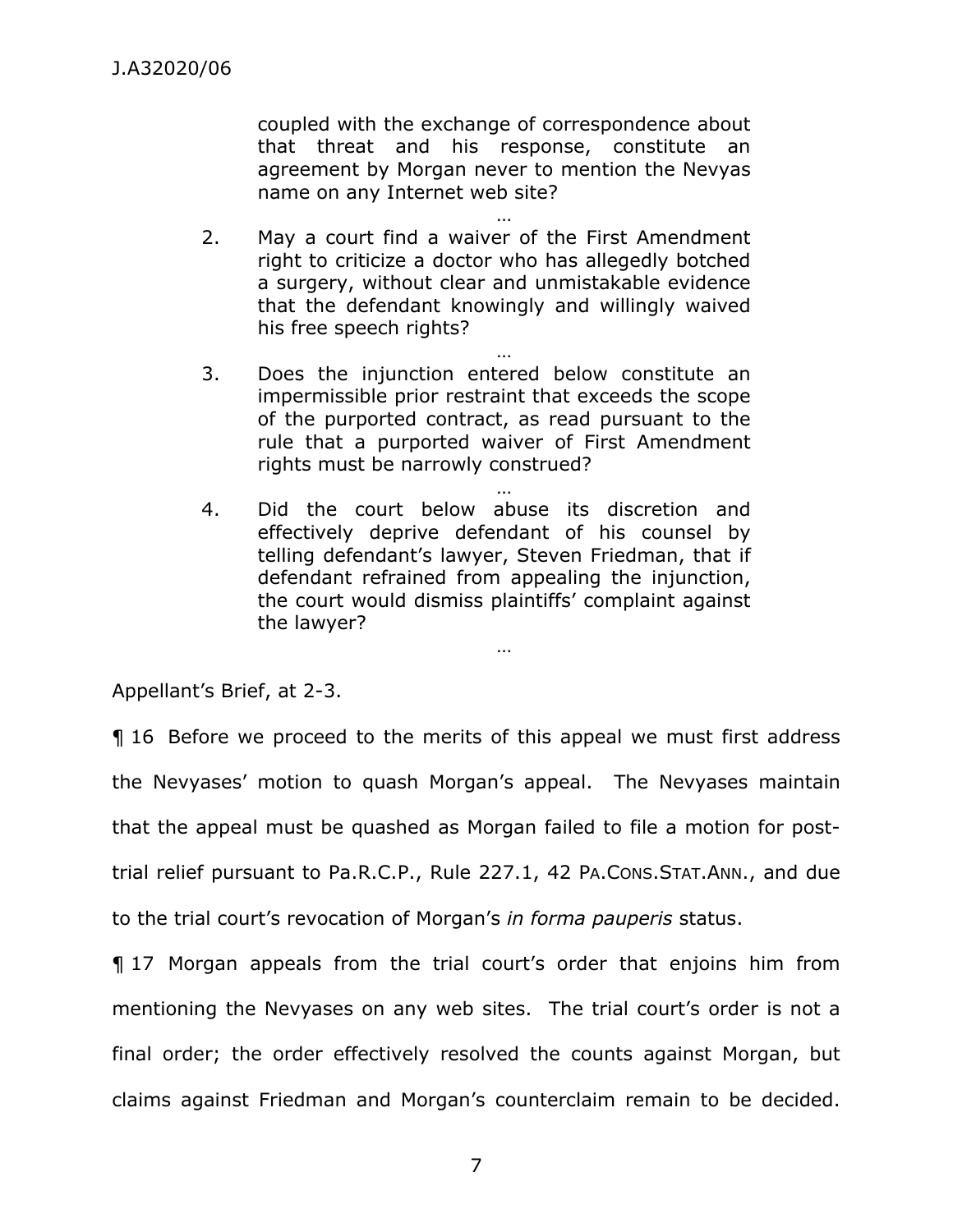However, as it is an appeal from an order granting an injunction, Morgan's appeal is an interlocutory appeal as of right. *See* Pa.R.A.P., Rule 311(a)(4), *Injunctions*, 42 PA.CONS.STAT.ANN.

¶ 18 It is well-established in Pennsylvania appellate courts that it is improper to file a motion for post-trial relief when appealing pursuant to Rule 311. *See*, *e.g.*, *Kennedy & Carter Construction Co.*, 468 A.2d 513 (Pa. Super. 1983); *City of Philadelphia v. Frempong*, 865 A.2d 314, 317 (Pa. Cmwlth. 2005). *See also* WEST'S PENNSYLVANIA PRACTICE, APPELLATE PRACTICE § 302:17 (2007 ed.) ("Such orders [i.e., orders within the purview of Rule 311] are appealable when entered, and neither post-trial motions nor exceptions are required or permitted."). Accordingly, the Nevyases' contention that Morgan's appeal must be quashed due to his failure to file post-trial motions is without any support in the law and, as such, must be denied.

¶ 19 The Nevyases next argue that the trial court properly revoked Morgan's *in forma pauperis* status and that since he has not paid any costs associated with this appeal, the appeal should be quashed. Morgan attained *in forma pauperis* status in the trial court. Morgan then filed an appeal on October 28, 2005. While his appeal was pending in this Court, the trial court, on January 6, 2006, revoked Morgan's *in forma pauperis* status. Morgan argues that the trial court erred in entering an order revoking his *in forma pauperis* status while this case was on appeal. We agree.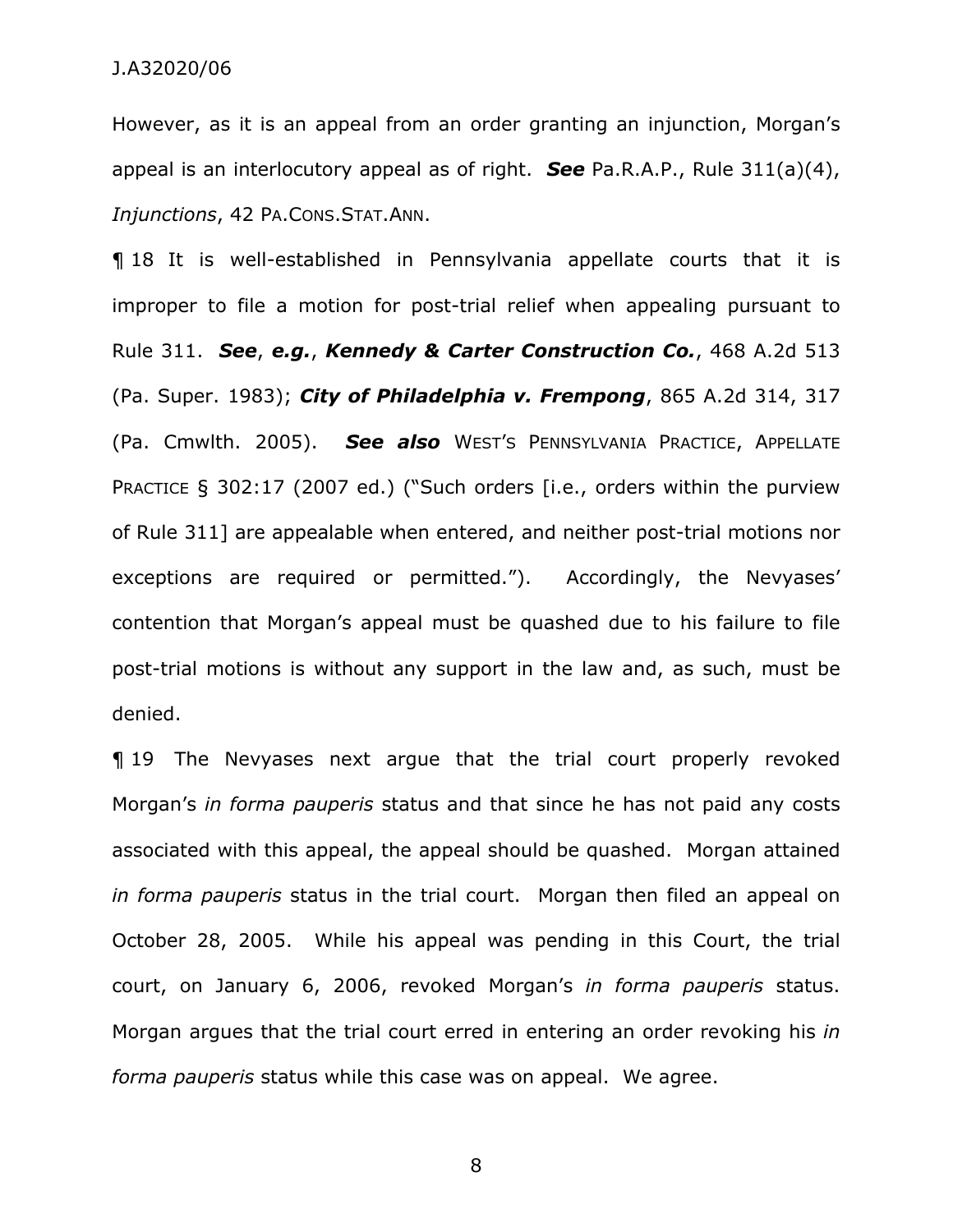¶ 20 Pennsylvania Rule of Appellate Procedure 1701 explains that the general rule is that "after an appeal is taken or review of a quasijudicial order is sought, the trial court or other government unit may no longer proceed further in the matter." Pa.R.A.P., Rule 1701(a), 42 PA.CONS.STAT.ANN. There are, however, exceptions to the general rule of Rule 1701(a), and they are listed in Rule 1701(b). Among the listed exceptions is that the trial court may "grant leave to appeal in forma pauperis…." Pa.R.A.P., Rule 1701(b), 42 PA.CONS.STAT.ANN. This authority enjoyed by the trial court stems from Rule 552 of our Rules of Appellate Procedure. Rule 552 states, in pertinent part, the following:

> A party who is not eligible to file a verified statement under Rule 551 (continuation of in forma pauperis status for purposes of appeal) may apply to the lower court for leave to proceed on appeal in forma pauperis. The application may be filed before or after the taking of the appeal, but if filed before the taking of the appeal, the application shall not extend the time for the taking of the appeal.

Pa.R.A.P., Rule 552(a), 42 PA.CONS.STAT.ANN.

¶ 21 Unlike Rule 552(a), which, as noted, expressly permits the trial court to *grant in forma pauperis* status while a case is on appeal, Rule 551(a) states that "[a] party who has been granted leave by a lower court to proceed in forma pauperis may proceed in forma pauperis in an appellate court…." Pa.R.A.P., Rule 551(a), 42 PA.CONS.STAT.ANN. To continue to proceed *in forma pauperis* the appellant must file a verified statement containing the information provided by the Rule. *See* Pa.R.A.P., Rule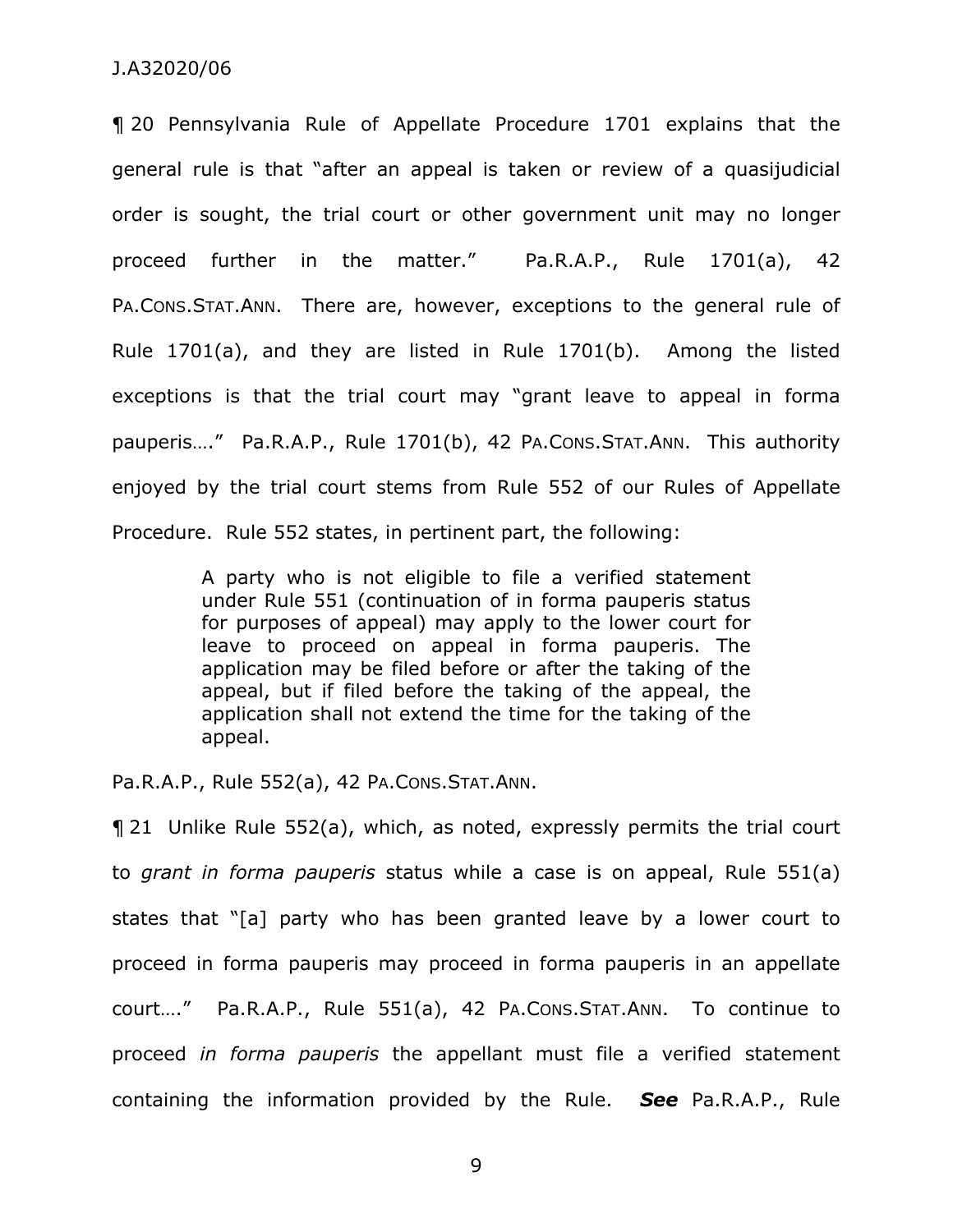551(a)(1)-(3), 42 PA.CONS.STAT.ANN. Once an appellant has complied with the Rule, the appellant is relieved from paying the filing fees associated with the appeal. *See* Pa.R.A.P., Rule 552(b), 42 PA.CONS.STAT.ANN.

¶ 22 In the present case, the trial court revoked the *in forma pauperis*  status of Morgan while Morgan was proceeding under Rule 551. Our research has failed to disclose any authority for the trial court to take such action once the matter is pending in this Court, and neither the trial court nor the Nevyases provide us with any such authority.

¶ 23 Rule 1701 divests the trial court of authority to proceed further in a matter once an appeal has been taken, except for certain specified exceptions. While the grant of *in forma pauperis* status is one such exception, revocation of *in forma pauperis* status is not; rather, Rule 551 specifically permits an appellant to continue *in forma pauperis* status on appeal. Furthermore, Rule 555 specifically mandates that "[a] party permitted to proceed in forma pauperis has a continuing obligation *to inform the appellate court* of improvement in the financial circumstances of the party." Pa.R.A.P., Rule 555, 42 PA.CONS.STAT.ANN. (emphasis added).

¶ 24 Based on the framework of rules dealing with *in forma pauperis* status, described above, we find that the authority to revoke *in forma pauperis*  status under Rule 551, while an appeal is pending, is vested in this Court, not the trial court. As such, the trial court's order revoking Morgan's *in*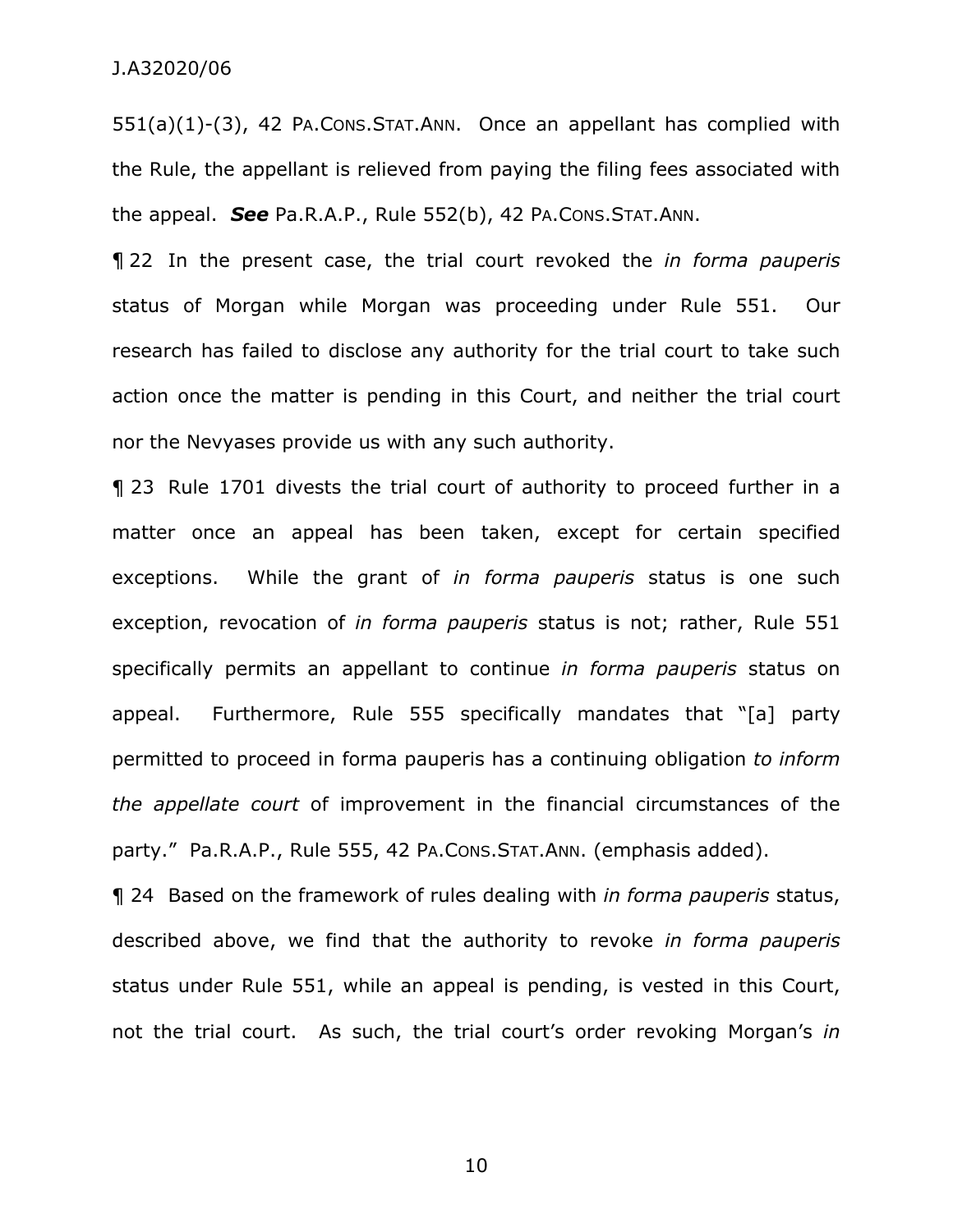*forma pauperis* status is a nullity. Therefore, the Nevyases' motion to quash

is without merit. Accordingly, we proceed to the merits.

¶ 25 Our standard of review is well-settled:

Our appellate role in cases arising from non-jury trial verdicts is to determine whether the findings of the trial court are supported by competent evidence and whether the trial court committed error in any application of the law. The findings of fact of the trial judge must be given the same weight and effect on appeal as the verdict of a jury. We consider the evidence in a light most favorable to the verdict winner. We will reverse the trial court only if its findings of fact are not supported by competent evidence in the record or if its findings are premised on an error of law.

*Amerikohl Mining Co., Inc. v. Peoples Natural Gas Co.*, 860 A.2d 547,

549, 550 (Pa. Super. 2004), *appeal denied*, 583 Pa. 667, 876 A.2d 392

(2005) (internal citations and quotation marks omitted).

¶ 26 As mentioned, the trial court found that Morgan agreed to stop mentioning the Nevyases and their practice on any website. The trial court explained its finding as follows:

> My understanding of the agreement was that as to the letter that Mr. Morgan sent on August 1st he said that he was going to remove the libelous statements. However, he then, as he testified to, went back to the original website in response to the letter, i.e., the offer by the plaintiff [sic] to take no further action if in relation what his request was [sic]. And the defendant's understanding of what he did then in compliance with that is his acceptance of the offer was that he would go back to his original website which did not mention Dr. Nevyas' [sic] name.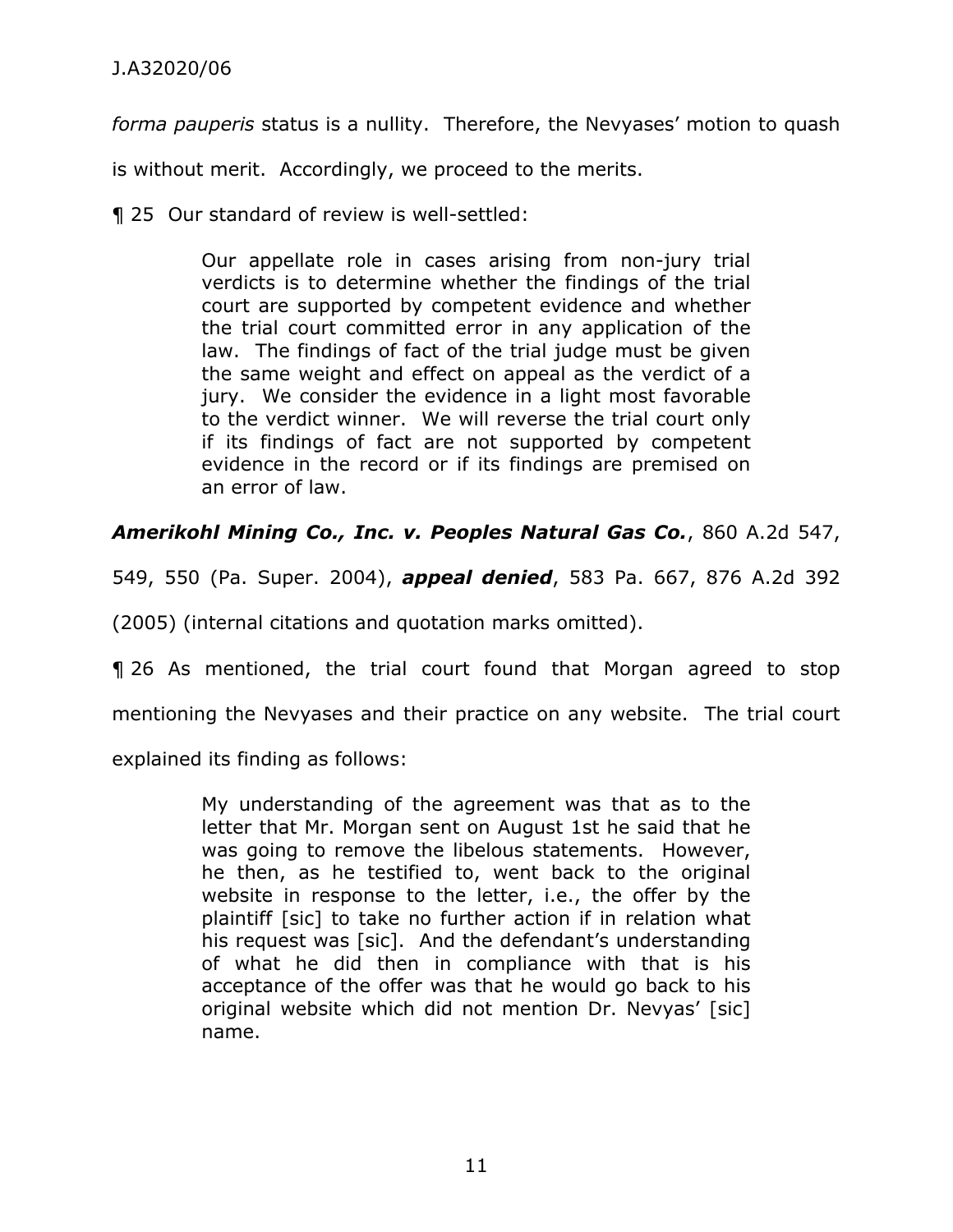N.T., Trial, 7/26/05, at 86. Additionally, the trial court further explained "that in fact Mr. Morgan's alteration of his website was in fact the offer which was accepted by the plaintiff for mutual consideration." *Id*., at 92.

¶ 27 At the outset, we note that speech on the internet receives First Amendment protection. *See*, *e.g.*, *Reno v. ACLU*, 521 U.S. 844, 869 (1997). The trial court found that Morgan waived his First Amendment rights and agreed not to mention the Nevyases or their medical practice on his internet website. For the reasons set forth below, while we find no error in the trial court's finding with respect to the defamatory statements on the website as of July 30, 2003, the trial court's finding of all other reference to the Nevyases is simply untenable.

¶ 28 With respect to contracts, we note that

[t]he interpretation of any contract is a question of law and this Court's scope of review is plenary. Moreover, we need not defer to the conclusions of the trial court and are free to draw our own inferences. In interpreting a contract, the ultimate goal is to ascertain and give effect to the intent of the parties as reasonably manifested by the language of their written agreement. When construing agreements involving clear and unambiguous terms, this Court need only examine the writing itself to give effect to the parties' understanding. This Court must construe the contract only as written and may not modify the plain meaning under the guise of interpretation.

*Currid v. Meeting House Restaurant, Inc.*, 869 A.2d 516, 519 (Pa.

Super. 2005), *appeal denied*, 584 Pa. 694, 882 A.2d 478 (2005) (citation omitted).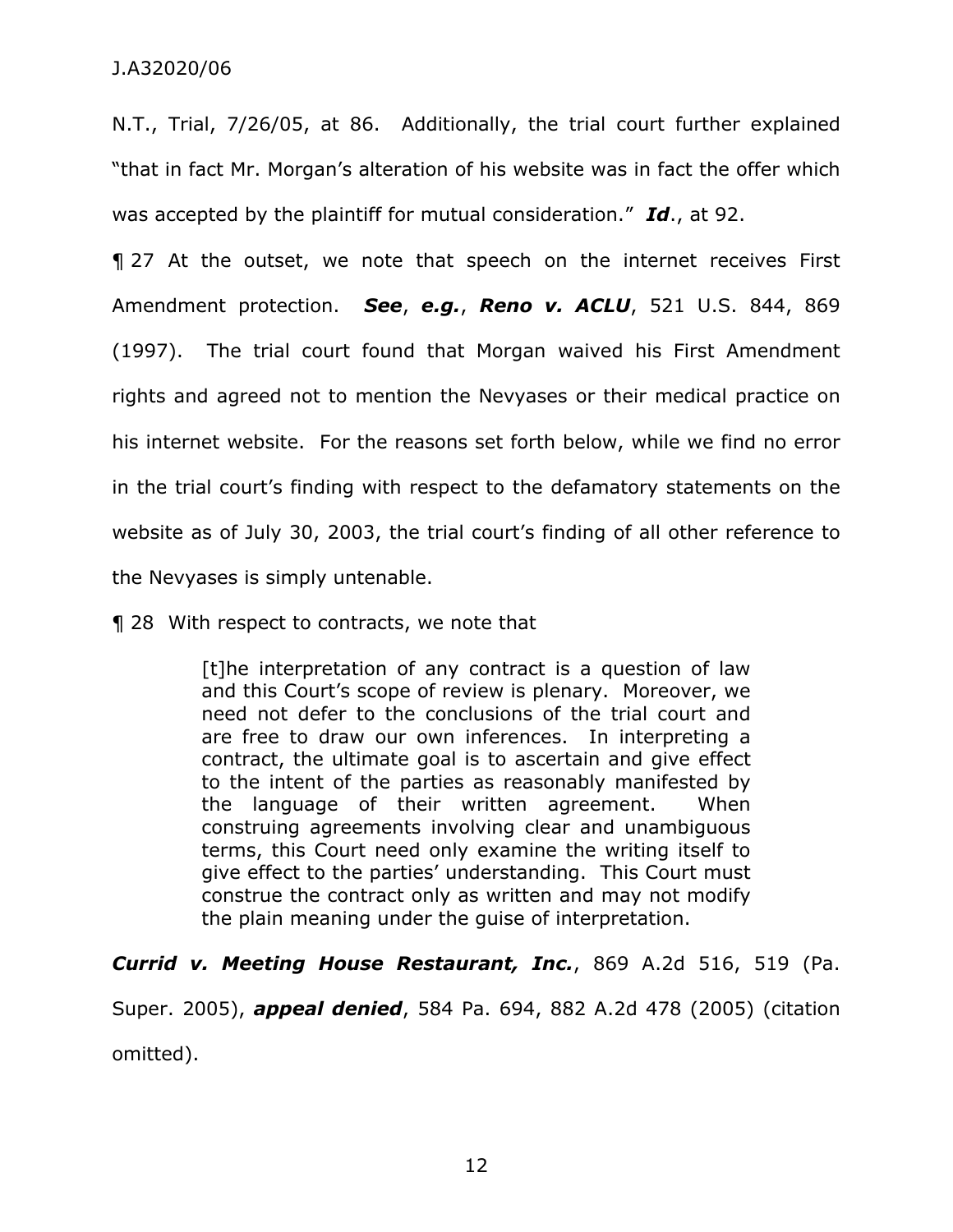¶ 29 In the cease and desist letter, the Nevyases demanded that Morgan "immediately remove this web site and the falsehoods contained within that site or legal action will be instituted against you immediately." Letter, dated 7/30/05. As noted, Morgan responded to the July 30, 2003 letter on August 1, 2003, in which he noted that he "conformed to your request insofar as to remove any stated libelous reference to the Nevyas and their practice only[.]" N.T., Trial, 7/26/05, at 68. Morgan further wrote in the letter, however, that he would

> not remove the website in its entirety and will be updating this site or others with facts of my care, treatment, history, all of the legal issues pertaining to my case and all necessary documentation substantiating those facts within the legal guidelines as allowed by the law and the First Amendment which grants me freedom of speech[.]

Id., at 68-69. Thereafter, Morgan kept his website; he simply uploaded the original version of it, which contained no reference to the Nevyases or their medical practice.

¶ 30 We agree with the trial court that Morgan agreed to take down the *specific* libelous wording from his website as posted on July 30, 2003, and that, pursuant to the agreement, those *specific* libelous statements were to be prohibited thereafter. *See id*., at 68. We cannot agree, however, that Morgan's action of uploading the original website content, which contained no reference to the Nevyases or their medical practice, constituted an agreement on his part to never again mention them, for example, even in a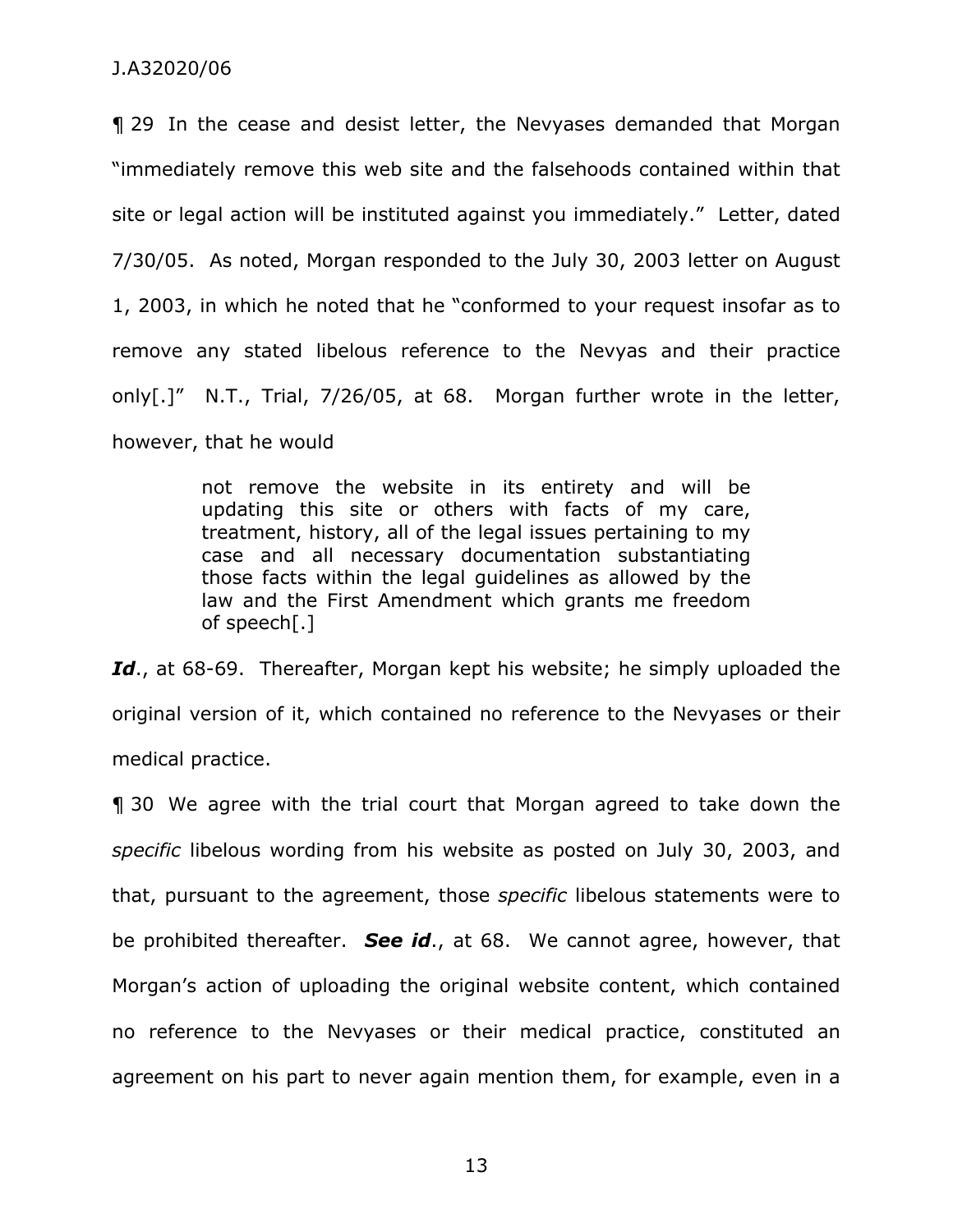-

non-defamatory context. Rather, his letter specifically reserved the right to "update" his website "within the legal guidelines as allowed by the law and the First Amendment which grants me freedom of speech." *Id*., at 68-69. The trial court's interpretation of the agreement in this respect is incongruous given Morgan's August 1, 2003 letter. *See Jenkins v. County of Schuylkill*, 658 A.2d 380, 383 (Pa. Super. 1995), *appeal denied*, 542 Pa. 647, 666 A.2d 1056 (1995) ("It is black letter law that in order to form an enforceable contract, there must be an offer, acceptance, consideration or *mutual meeting of the minds*.") (emphasis added). Likewise, we find that Morgan did not agree to waive his right to make, if he so chooses and at his own risk, libelous statements in the future, unrelated to the statements on his website as of July 30, 2003.

¶ 31 The question remains, however, whether the statements that appeared on the website that are the subject of this action are the same as the prohibited postings of July 30, 2003, and, of course, if not, whether they are in fact defamatory. Accordingly, because these issues were not addressed by the trial court, we vacate the order and remand for further findings and proceedings consistent with this Opinion. $3$ 

¶ 32 In his fourth, and final, issue presented on appeal, Morgan requests that we remove Judge Maier from this case on remand. We do not, however, have the authority to, in effect, *sua sponte* remove Judge Maier.

 $3$  Our disposition makes it unnecessary to reach Morgan's second and third issues presented on appeal.